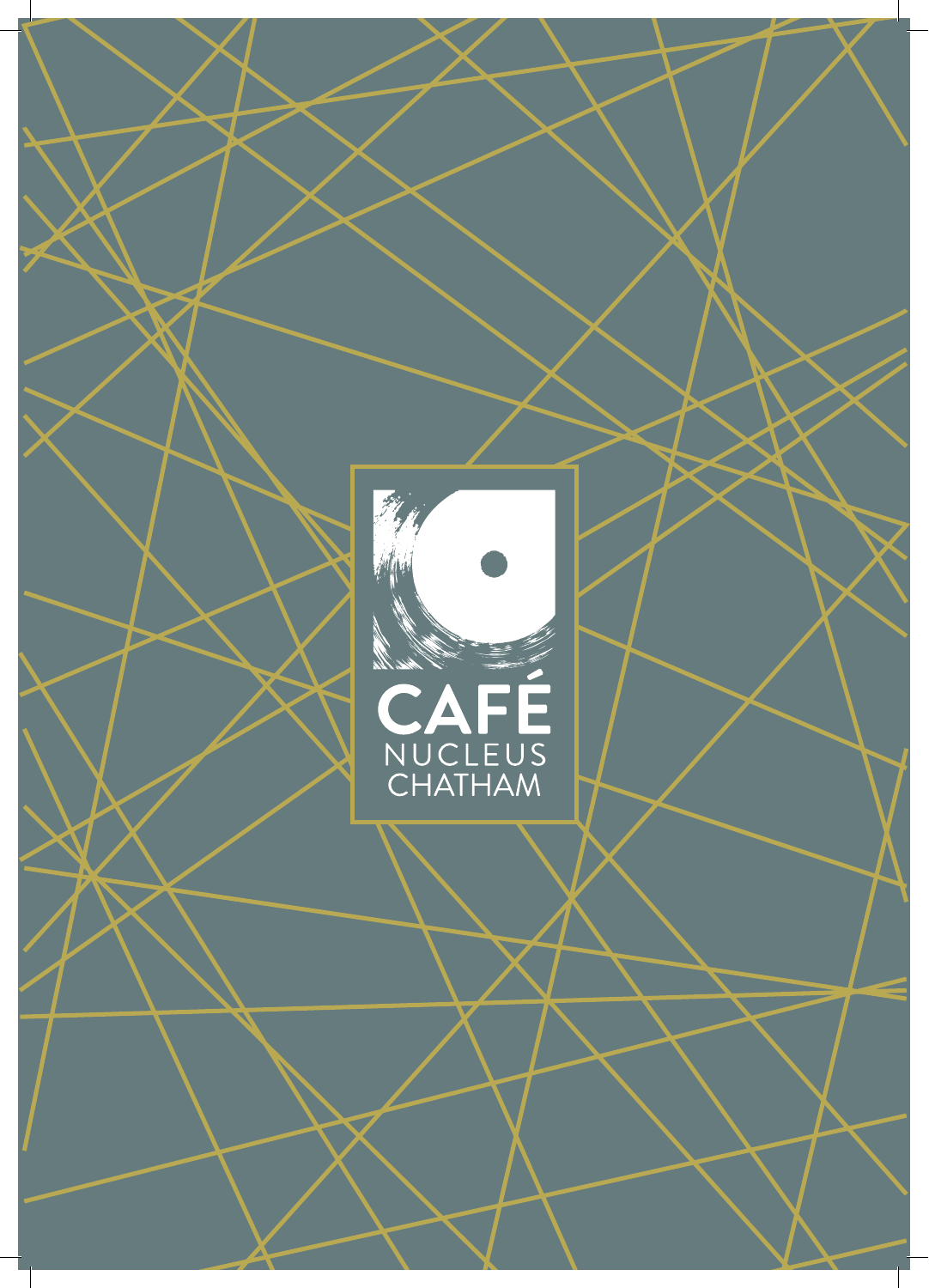## **FROM TINY ACORNS MIGHTY OAK TREES GROW…**

*From field, boat, herd or flock we at Café Nucleus work with oursuppliers and our supply chain to ensure we deliver the very best produce from traceable origins, predominately from farms and suppliers here in Kent.*

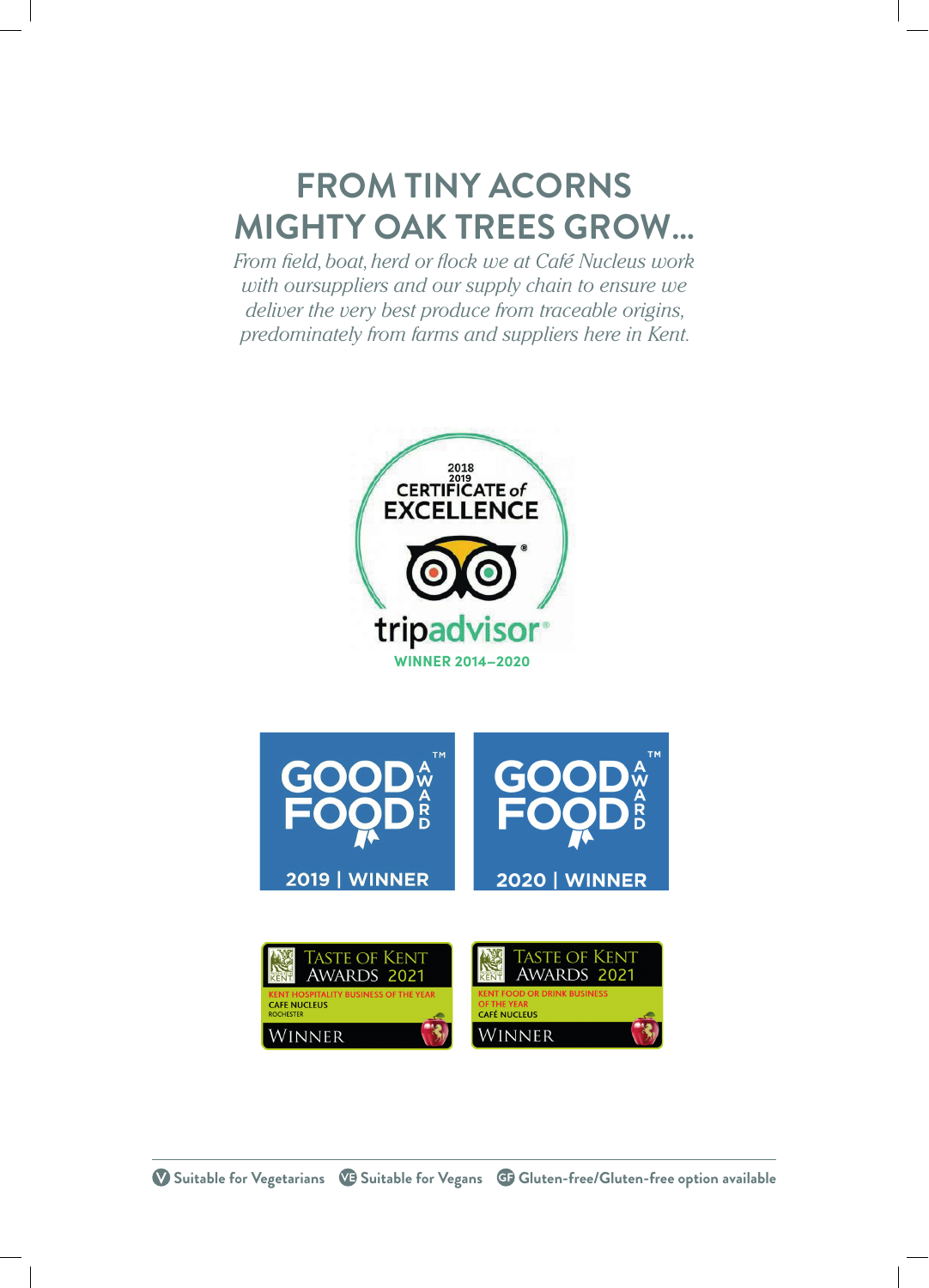### **BRUNCH**

*Available all day.*

#### **Kentish Free-range Eggs on Toast 1 GB** 6.5-

Two large Goose Farm Kentish free-range hen eggs cooked to your choice (poached, scrambled, fried or boiled) on a choice of white or malted sourdough finished with a watercress garnish.

#### **Bacon Butty (or Sausage\*) 7.5-**

Two rashers of Mackenzies Yorkshire Smokehouse bacon on a choice of white or brown bloomer. \*Not gluten-free

#### **Smashed Avocado w/Kentish Free-range Eggs 11-**

Two large Kentish free-range eggs cooked to your choice (poached, scrambled or fried ) served on a bed of smashed Avocado choice of white or malted sourdough finished with a watercress garnish and chia seeds.

#### Avocado on Toast<sup>**G**</sup> **V**<sup>B</sup> 10-

Smashed Avocado on your choice of sourdough, white or malted sourdough or gluten-free bread with chilli flakes and mixed seeds finished with a pea-shoot garnish.

#### **Smaller English 10-**

One rasher of Mackenzies Yorkshire Smokehouse bacon, one Kentish sausage, one Kentish free-range fried egg, Heinz Baked Beans, Doreen's Yorkshire black pudding, grilled cherry tomatoeson-the-vine and a choice of toast.

#### **Full English 13.5-**

Two rashers of Mackenzies Yorkshire Smokehouse bacon, two Kentish Cumberland sausages, two Kentish free-range fried eggs, Heinz Baked Beans, Doreen's Yorkshire black pudding, grilled cherry tomatoes on the vine and a choice of wholemeal or white toasted sourdough.

#### **Full Canadian 13.5-**

Two rashers of Mackenzies Yorkshire Smokehouse bacon, two Kentish sausage, scrambled Kentish eggs, two buttermilk pancakes, single origin maple syrup and a choice of toast.

#### **Healthy Option Breakfast 13.5-**

Two Naked Glory sausages, fried field mushroom, cherry tomatoeson-the-vine, Heinz Baked Beans, two free-range poached eggs finished with a choice of white or wholemeal sourdough.

#### **Vegan-friendly Breakfast (with Scrambled Tofu) 13.5-**

#### **Scrambled Eggs & John Ross Jr Smoked Salmon 14.5-**

Toasted wholemeal sourdough with free-range Kentish scrambled eggs and waves of John Ross Jr Aberdeen Scottish Smoked Salmon.

#### **Eggs Royale 14.5-**

A toasted English muffin served with John Ross Jr Aberdeen award-winning Smoked Salmon, poached eggs and hollandaise sauce.

#### **Eggs Benedict 12-**

A toasted English muffin served with Mackenzies Yorkshire Smokehouse bacon, poached eggs and hollandaise sauce.

#### **Eggs Hebridean 12-**

A toasted English muffin served with Doreen's award-winning black pudding, poached eggs and hollandaise sauce.

#### **Eggs California 12-**

A toasted English muffin with smashed avocado, poached eggs and hollandaise sauce

#### **Eggs Blackstone 12-**

A toasted English muffin with Mackenzies Yorkshire Smokehouse bacon, oven roasted vine tomatoes, poached eggs and hollandaise sauce.

#### **Scrambled Eggs with White Truffle \@** 18-

Three large hen gens from Goose farm, Sevenoaks with white truffle oil and toasted brioche.

#### **Scottish Smoked Salmon & Scrambled Eggs with White Truffle 25-**

Waves of John Ross Aberdeen Scottish smoked salmon, three large hen gens from Goose farm, Sevenoaks with white truffle oil and toasted brioche.

#### Waffles & Kentish Soft Fruits **11-**

Two Belgian style waffles, Kentish soft fruits and maple syrup.

#### **Waffles, Chocolate and Hazelnuts 12-**

Two Belgian-style waffles with toasted hazelnuts, Kentish soft fruits and maple syrup.

#### **Waffles, Bacon & Kentish Eggs 14-**

Two Belgian-style waffles, two rashers of Mackenzies smoked back bacon, Kentish scrambled eggs and single origin Canadian maple syrup.

#### **Buttermilk Pancake Stack V 10-**

Four buttermilk pancakes stacked, served with Canadian single origin maple syrup and fresh Kentish raspberries and strawberries. **Add bacon for an extra 1.5-**

*Make it a Laurent-Perrier Champagne Breakfast*

**Laurent-Perrier La Cuvée 12.5- Laurent-Perrier Cuvée Rosé 15-**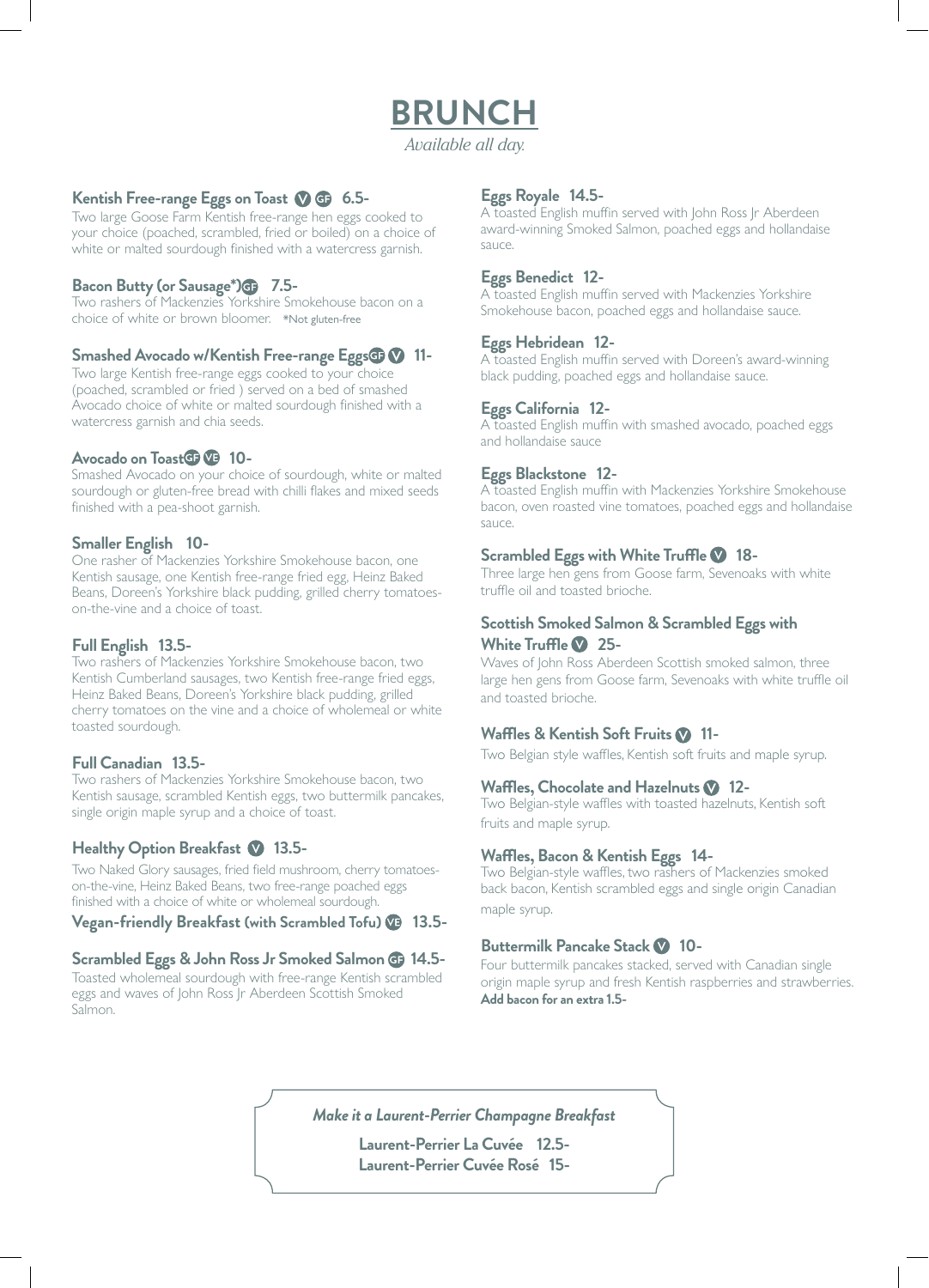### **SANDWICHES**

*Served with a choice of White, brown or Wild Breads with a garnish of handcooked crisps and salad.*

#### **Cheddar and Caramelised Red Onions 8.5-**

Dorset Coastal cheddar served with home-made caramelised red onion.

**Cheddar & Kentish Honey Roast Ham 8.5-** Dorset Coastal cheddar with locally sourced Kentish honey roast ham.

**Normandy Brie, Rocket and Chilli Jam @ 8.5-**Normandy brie, Kentish Rocket and tracklements chilli jam served on a choice of bloomer

#### **Tuna Mayo 9-** Dolphin-friendly, responsibly sourced pole and line caught tuna mixed with mayonnaise.

#### **BLT G** 9.5-

Mackenzies Yorkshire Smokehouse bacon, heritage tomatoes, Kentish lettuce finished with mayonnaise. Served toasted.

#### **CLT <b>G** 10-

British slow roasted chicken breast served with Kentish leaves and tomatoes served on a choice of white/malted bloomer.

#### **Salted Beef with Mustard Mayo @ 10.5-**

Salted beef with mustard mayonnaise, dill pickles and watercress on a choice of white or malted bloomer.

*Why not add portion of chips for 4-*

## **PANINI**

#### **Cheddar & Kentish Honey Roast Ham 8-**

Dorset Coastal cheddar with locally sourced Kentish honey roast ham.

#### **Brie, Bacon & Cranberry 8.5-**

Normandy Brie, Mackenzies Smokehouse bacon and cranberry sauce.

#### **Goats Cheese & Caramelised Red Onions 8-**

French Chèvre Buche goats cheese served with a generous serving of caramelised red onions.

#### **Tuna Melt 8.5-**

Dorset Coastal cheddar with dolphin-friendly responsibly sourced pole and line caught tuna mixed with mayonnaise.

#### *Why not add portion of chips for 4-*

# **JACKET POTATOES**

*Our Jacket potatoes are baked fresh in-house and sourced locally from farms in Kent & the South East. Served with a generous helping of Kentish salad with our signature balsamic dressing.*

#### **Heinz Baked Beans 7.5-**

Plain and simple, a locally sourced jacket potato with Heinz Baked Beans.

#### **Cheddar Cheese 8-**

Plain and simple, a locally sourced jacket potato with Dorset Coastal Cheddar.

#### **Heinz Baked Beans & Cheddar Cheese 8.5-**

Heinz Baked Beans and mature Dorset Coastal cheddar served on a locally-sourced jacket potato.

#### **Heinz Baked Beans & Vegan Cheese 8.5-**

Heinz Baked Beans and our grated vegan cheese served on a locally-sourced jacket potato.

#### **Coleslaw 8-**

Home-made coleslaw made with local produce with free-range egg mayonnaise served on a locally-sourced jacket potato.

#### **Coleslaw and Cheese @ GP 9-**

Home-made coleslaw made with local produce with free-range egg mayonnaise with Dorset Coastal Cheddar served on a locally-sourced jacket potato.

#### **Houmous & Mediterranean Roast Vegetables 10-**

Our home roasted Mediterranean vegetables with houmous served on a locally sourced jacket potato.

#### **Tuna Mayonnaise 10-**

Dolphin-friendly, responsibly sourced pole and line caught tuna mixed with mayonnaise

#### **Tuna Mayonnaise & Cheddar Cheese 11-**

Dolphin friendly, responsible sourced pole and line caught tuna mixed with mayonnaise finished with Dorset Coastal Cheddar cheese.

#### **Beef Chilli Con Carne 10-** Lean beef chilli con carne served on a jacket potato.

**Beef Chilli Con Carne & Cheddar Cheese 11-**

Lean beef chilli con carne served on a jacket potato finished with Dorset Coastal Cheddar cheese.

#### **3 Beans Chilli VB** 10-

Our vegan three bean chilli served on a locally sourced jacket potato.

**3 Beans Chilli & Cheddar Cheese 11-**Our vegan three bean chilli served on a locally sourced jacket potato with a side of Dorset coastal cheddar.

### **3 Beans Chilli & Grated Vegan Cheddar 11-**

Our vegan three bean chilli served on a locally sourced jacket potato with a side of our vegan cheddar.

#### **Spicy Pulled Pork 10-**

Spicy pulled pork with Jalapenos in a smoky bbq sauce served on a locally sourced jacket potato finished with Dorset Coastal cheddar cheese

#### **Prawn Marie Rose G. 14-**

Large Icelandic North Atlantic cold water prawns served on a bed of our homemade marie rose sauce on a locally sourced jacket potato.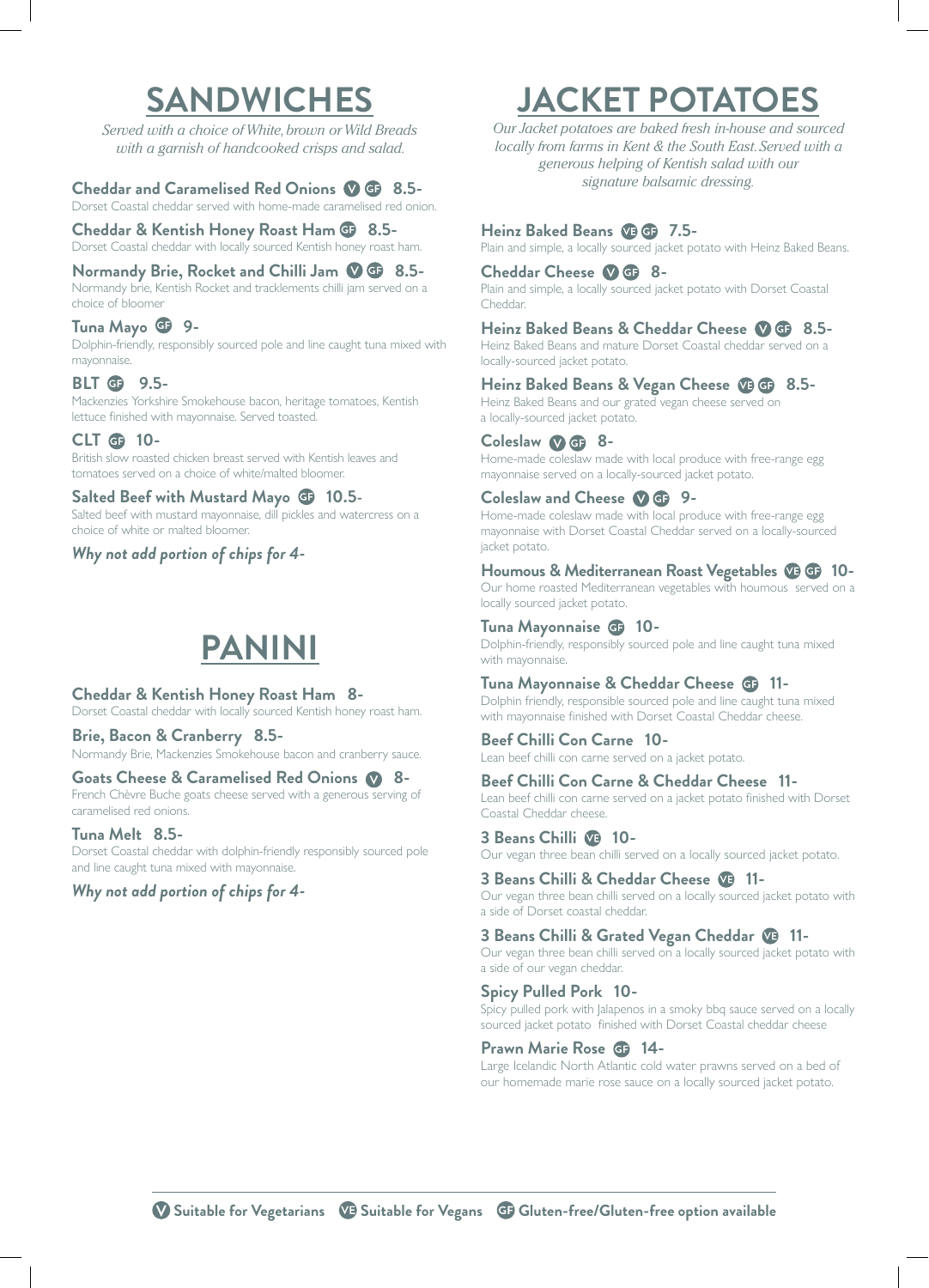## **AFTERNOON TEA**

*See a member of our team for today's Afternoon Tea menu.*

### **DESSERTS**

*Served with a choice of Kentish Simply Ice-cream, Pistachio, Vanilla, Toffee Hazelnut Waffle or Honeycomb.*

#### **New York-style Cheesecake 8-**

**Simply Kentish Ice Cream 5-** Three scoops of award-winning Simply Kentish Ice Cream.

#### **Vegan Sticky Toffee Pudding with Vegan Vanilla Ice Cream 4 8.5-**

### **Kentish Apple Tart Tatin @ 8.5-**

Kentish apple tart tatin with butterscotch sauce and Cornish clotted cream. (20 minutes cook time approx)

#### **Millionaires Slice 8.5-** Millionaires Slice, honeycomb ice cream, biscuit crumb,

**Chocolate Mirrored Torte 8.5-** With Vegan Vanilla Ice Cream

**Kentish Bramley Apple Crumble with Custard @ 9-**

## **CREAM TEAS**

#### **Traditional Cream Tea (The smaller one) 8-**

Enjoy one fruited scone fresh from the oven with Rodda's clotted cream, Kentish Wooden Spoon Strawberry & Champagne preserve and a choice of tea.

#### **Traditional Cream Tea 9-**

Enjoy two fruited scones fresh from the oven with Rodda's clotted cream, Kentish Wooden Spoon Strawberry & Champagne preserve and a choice of tea.

#### **Add a glass of Tosti Prosecco 7-**

**Add a glass of Mimosa 9- Add a glass of Kentish Sparkling Wine 8.5- Add a glass of Laurent-Perrier La Cuvée 12.5-**

## **COLD PLATES**

#### **Houmous & Mediterranean Roasted Vegetable Salad 12.5-**

Our home roasted Mediterranean vegetables with houmous served on a bed of Kentish salad with our signature balsamic dressing and a choice of white or malted bloomer. **GF VE** 

#### Kentish Blue, Pear and Walnut Salad **12.5-**

Kentish leaves, vine cherry tomatoes, red onions with Kentish Pear, crumbed Kentish Blue\* and walnuts with a Newington honey and tracklements mustard dressing.

#### **Add British Chicken breast for 4-**

**Add Halloumi for 2.5-**

#### **Chicken, Avocado & Bacon Salad 13.5-**

Kentish leaves, vine cherry tomatoes with British cold chicken breast, smashed avocado and Mackenzies Bacon finished with mixed seeds and our signature dressing.

#### **John Ross Jr Smoked Salmon Salad 15-**

Waves of John Ross Jr Scottish smoked salmon with Kentish mixed leaves, tomatoes and our signature dressing. Served with malted bloomer. **GF** 

#### **Halloumi, Avocado & Lime Salad 15-**

Kentish leaves, smashed avocado, grilled halloumi finished with mixed seeds and a lime, balsamic and Kentish rapeseed oil dressing. V GP

**Add British slow-roasted cold chicken breast 4-**

#### **Nucleus Ploughmans**

A generous chunk of cheese (as below), pickled onions and chutneys served with a side of Kentish Salad, white or malted bloomer. GF

**Matured Dorset Coastal Cheddar Cheese 9.5-**

**Normandy Brie 2 9.5-**

Kentish Blue **10.5-**

Hinxden's Tam's Tipple **2** 10.5-

**Add our Kentish Honey Roast Ham 1.5-**

#### **Signature Cheeseboard 10.5-**

Tam's Tipple (unpasteurised) - Kent, Hinxden Farm; Coastal Cheddar - Dorset, Fords Farm; Kentish Blue (unpasteurised) - Kent, Kingcott Dairy. Served with celery, a selection of crackers, chutneys and butter.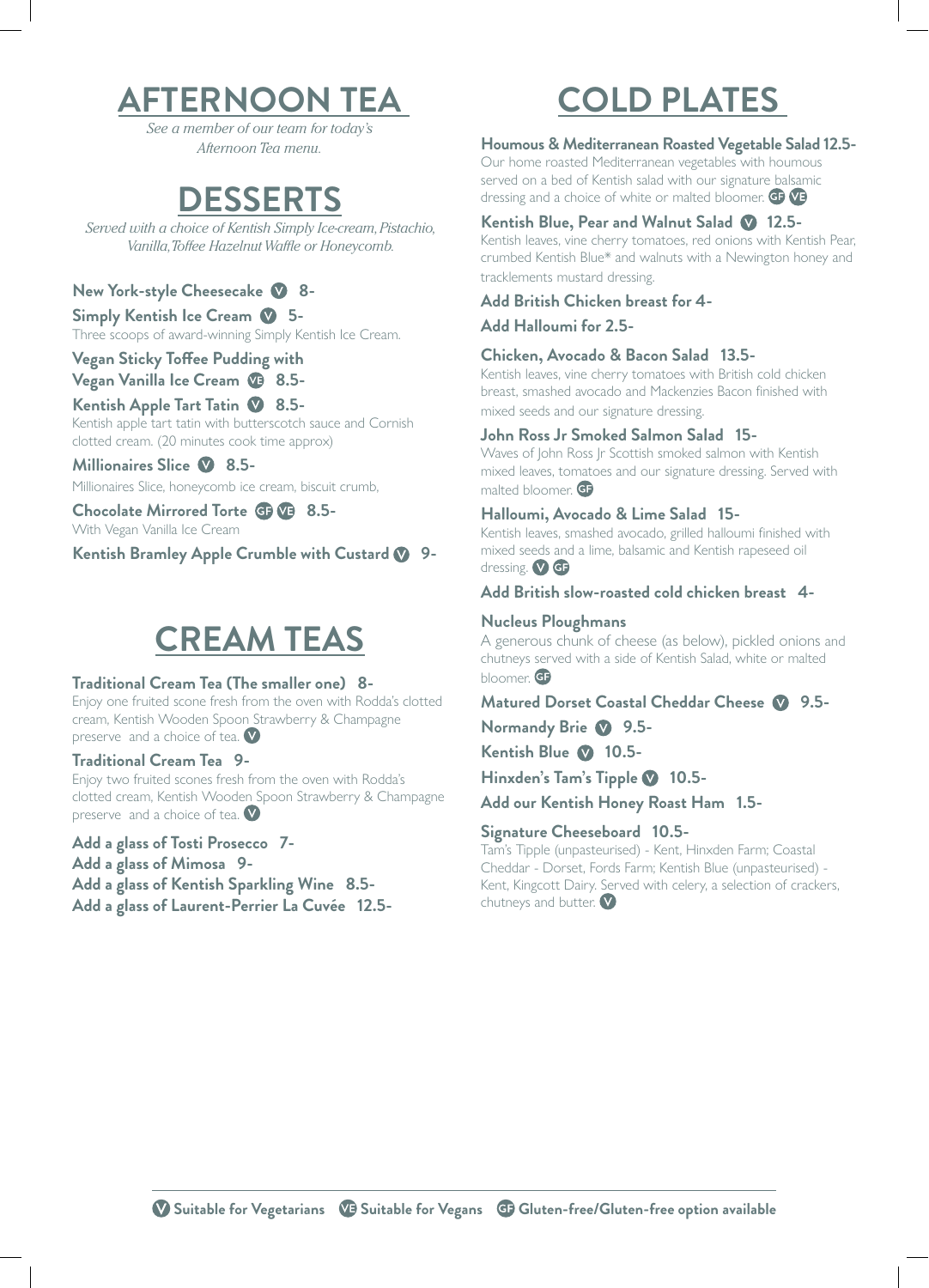## **HOT PLATES**

**Chips 4-**

Plain & Simple. Locally sourced chips. **VE GE** 

**Truffle and Parmesan Chips 5-** Locally sourced chunky chips with shavings of parmesan and finished with a drizzle of truffle oil.  $\bullet$ 

**Homemade Soup from 7.5-** Seasonal flavours, please check counter.

**Chilli Con Carne 11-** Lean beef chilli con carne served with rice and a side of Dorset Coastal Cheddar.

**Croque Monsieur\* 11-** A French classic! A grilled ham and emmental cheese. toastie topped with béchamel.

**\* Make it a Madame (add a fried egg on top) for 1- extra Croque Cheese & Tomato 11-**

A grilled french vine tomato and Emmental cheese toastie topped with béchamel.

**Croque Mermaid 13.5-** A grilled french toastie with pole and line caught tuna mayonnaise and Emmental cheese toastie topped with béchamel.

**Croque Smoked Salmon 15-** A grilled John Ross Jr Scottish smoked salmon and Emmental cheese toastie topped with béchamel.

**Kentish Honey Roast Ham, Eggs & Chips 11-** A generous serving of Kentish Honey Roast ham, fried eggs and Chips. **CD** 

**3 Beans Chilli and Cheese GP V 12-**Our 3 bean chilli served with rice and a side of Dorset Coastal Cheddar.

**3 Beans Chilli and Vegan Cheese @ 12-**Our 3 bean chilli served with rice and a side of grated vegan **Beechwood Smoked Gourmet Hot Dog & Chips 13.5-**

Enjoy our gourmet Irish pork beechwood smoked hot dogs served with Kentish salad and our signature chips.

**Nucleus Club 16.5-** Kentish chicken breast, Mackenzies Yorkshire Bbacon, mixed

leave, vine tomato, free-range Kentish hen's egg, mayonnaise and signature chips..

**6oz\*\* Flame-cooked Beef Burger & Chips 17-** Enjoy our 6oz\* flame cooked burger in brioche bun served with Kentish salad and our signature chips.

**Add Coastal Cheddar 2- / Kentish Blue 2- \*\*uncooked weight. Kentish Cumberland Sausages and Mash 16-**

Three Kentish Cumberland Sausages with Wholegrain Mustard Creamed Potato and finished with Caramelised Onions and a Red Wine Jus.

**Beef Bourguignon with Mashed Potatoes 17-** Braised Chunks of locally sourced beef, carrots, onions, mushrooms in rich red wine reduction with buttery mashed potatoes.

#### **Beef Stroganoff with Rice 17-**

Braised Strips of locally sourced beef, with sherry and Hinxden cream reduction served with steamed rice and heritage carrots and grilled courgettes.

#### **Lamb Stew with Mashed Potatoes 20-**

Five-hour braised locally sourced lamb in a rich red tomato and red wine jus, seasonal Kentish root vegetables and served with buttery mash potato.

**Suitable for Vegetarians & Suitable for Vegans Gluten-free/Gluten-free option available**

## **COLD BEVERAGES**

**Coca Cola** (Glass Icon Bottle) **3.5- Diet Coke** (Glass Icon Bottle) **3.5- Sprite** (Glass Icon Bottle) **3.5- Fevertree Tonics** (Various Flavours) **3- Fentimans 3.5-** Ginger Beer, Victorian Lemonade, Rose Lemonade, Elderflower **Fanta** (Glass Bottle) **3.5- Lemonaid Blood Orange 3.5- Lemonaid Passionfruit 3.5- Hildon Still Spring Water 2.5- / 5- Hildon Sparkling Spring Water 2.5- / 5-**

## **FRUIT JUICE**

**Biddenden Apple Juice 3- Biddenden Pear Juice 3- Freshly Squeezed Orange Juice 4-**

## **REAL FRUIT SMOOTHIES**

**Banana & Strawberry 5- Mango & Passionfruit 5- Mixed Berries 5- Kale, Spinach, Celery, Banana & Pineapple 5-**

# **FRAPPÉS**

**Vanilla Frappé 4.5-** Vanilla seeds with crushed ice and milk.

**Strawberry Frappé 4.5-** Vanilla seeds, strawberry syrup with crushed ice and milk

**Caramel Frappé 4.5-** Vanilla seeds, caramel syrup with crushed ice and milk

**Chocolate Frappé 4.5-** Chocolate with crushed ice and milk.

**Caffe Latte Frappé 4.5-** Our signature espresso topped with vanilla seeds, crushed ice and milk.

**Kit-Kat Frappé 5-** Two Kit-Kat fingers with a dash of chocolate, vanilla seeds, crushed ice and milk.

**Add syrup to your Frappé for an extra 0.5-**

# **ICED COFFEES**

#### **Traditional Iced Coffee 4-**

Double shot of our signature espresso, topped up with cold milk.

#### **Flavoured Iced Coffee 4.5-**

Double shot of our signature espresso, topped up with cold milk and a shot of syrup of your choice.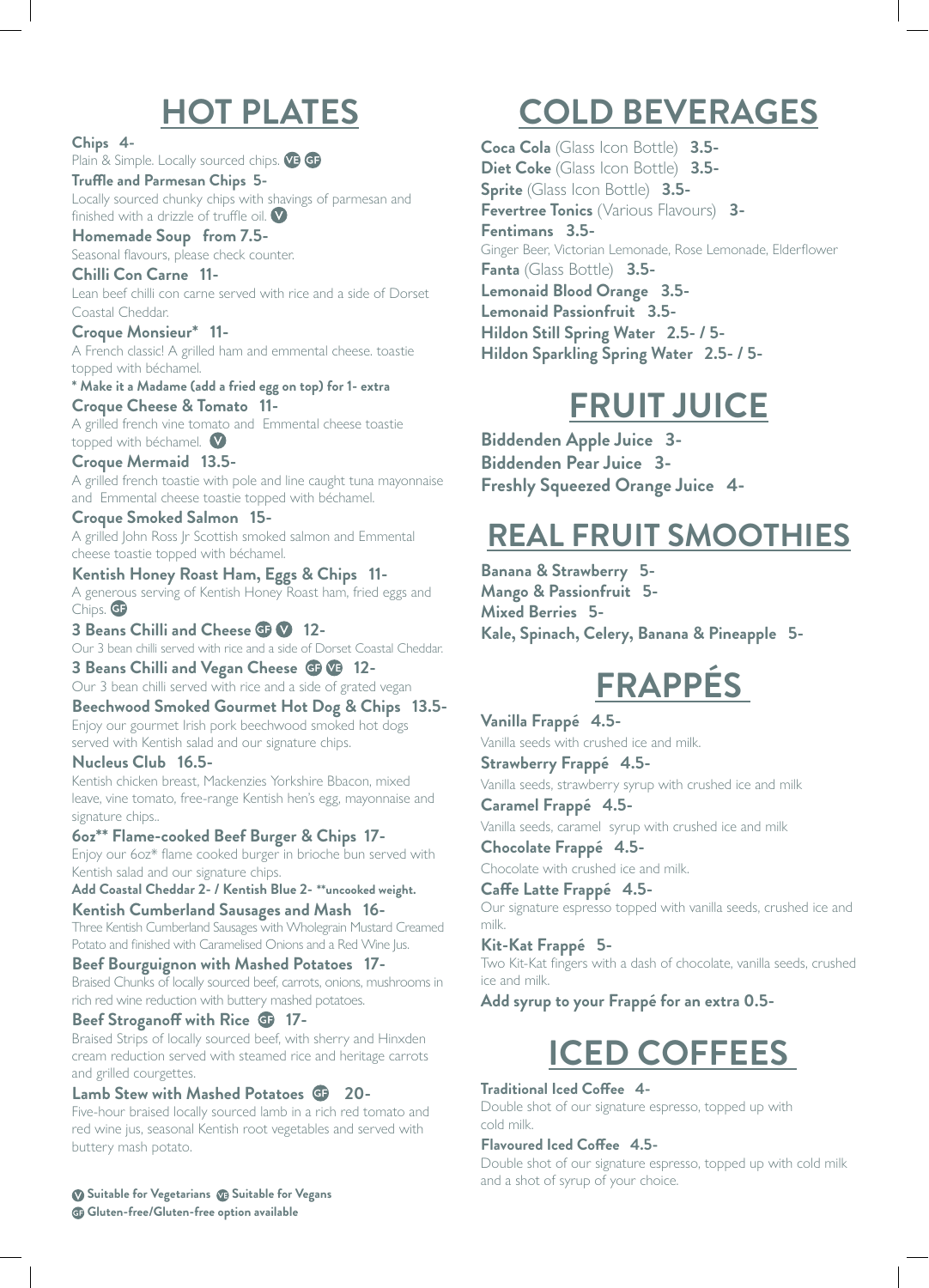## **BOTTLED BEER**

**Birra Moretti** Udine, Italy **5- Staropramen** Prague, CZ **5- Peroni Nastro Azzuro** Udine, Italy **5-**

### **KENTISH BEER**

from Balfour Winery

**Jake's Lager** Maidstone, Kent **5- Jake's IPA** Maidstone, Kent **5-**

### **CIDER**

**Dudda's Tun Cider** Kent **6-** Elderflower / Cherry / Blackcurrant / Apricot / Greenhorn / Salted Caramel

**Biddenden Strong Kentish Cider** Kent **6-**

## **REAL ALE**

Check for full availability

**Fursty Ferret** Dorest, England **5- Bishops Finger** Kent , England **5- Gadd's** Ramsgate, Kent **5-**

### **RED WINE**

750ml Bottle Please note: vintages were correct upon printing. Vintages may vary.

**Begerac Merlot** (France) **20.5- Sangiovese Rubicone** (Italy) **20.5-**

**Primitivo Acanto Salento** (Puglia Italy) **20.5- Balfour Luke's Pinot Noir** (Kent, UK) **37-**

## **WHITE WINE**

750ml Bottle Please note: vintages were correct upon printing. Vintages may vary. **Pinot Grigio Single Vineyard** (Hungary) **20.5- Colombard Sauvignon Blanc** (France) **20.5- Chardonnay** (France) **26- Biddenden Bacchus** (Kent, UK) **30- Chapel Down Bacchus** (Kent, UK) **35- Balfour Sky's Chardonnay** (Kent,UK) **35- Balfour Liberty's Bacchus 35- Yealands Single Estate** (New Zealand)**: Sauvignon Blanc 36- L5 Single Block Sauvignon Blanc 38- Sancerre Traditional 2016** (France) **40- Kits Coty Chardonnay** (North Downs, Kent, UK) **62- Kits Coty Bacchus** (North Downs, Kent, UK) **62-**

## **ROSE WINE**

750ml Bottle Please note: vintages were correct upon printing. Vintages may vary

**Rose De Loire** (France) **25- Roller Girl White Zinfandel** (USA) vv**20.5- Simspson's Railway Rosé** (Kent, UK) **35- Whispering Angel Rosé** (France) **52-**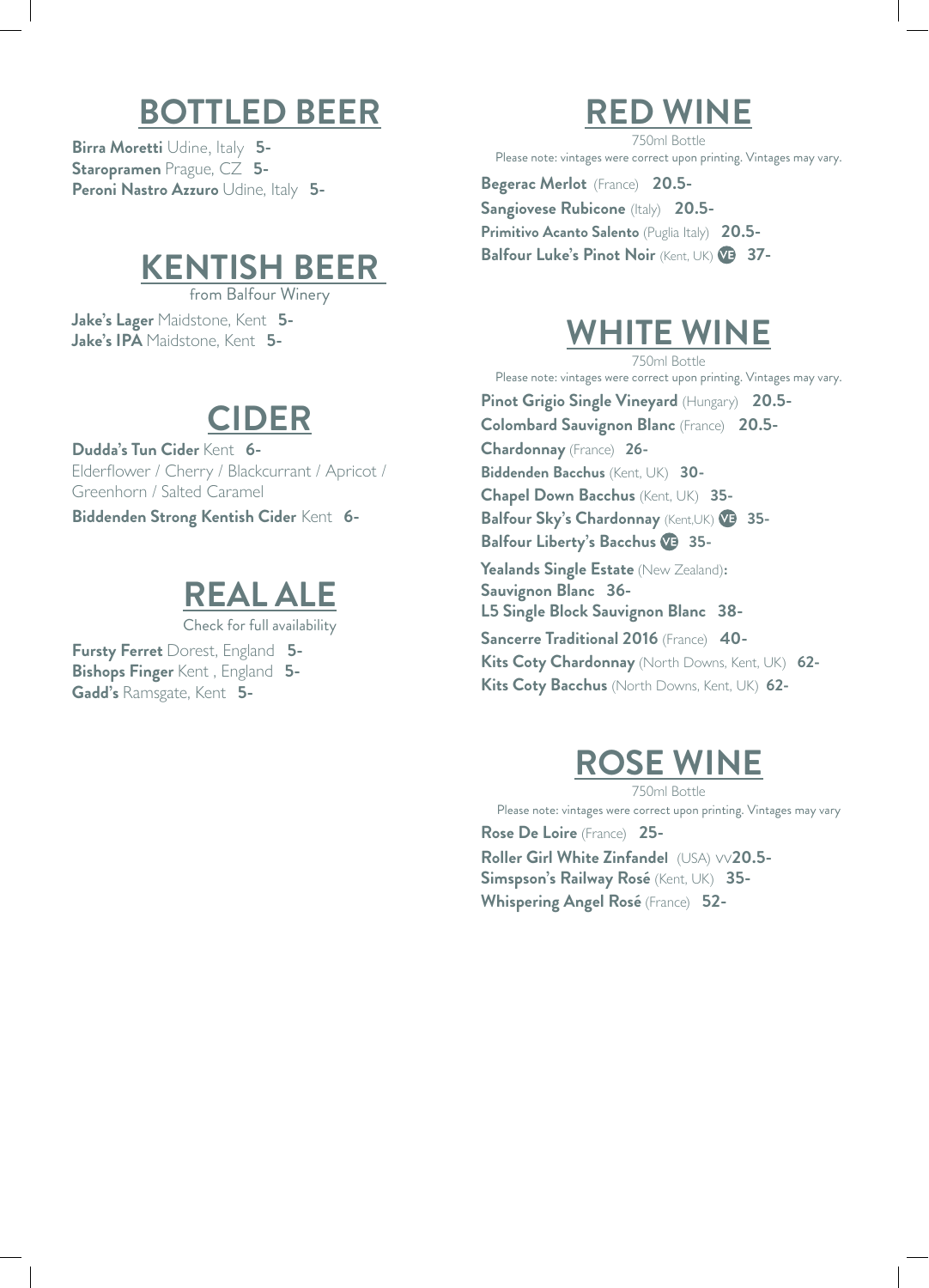# **SPARKLING WINES**

750ml Bottles

#### **Tosti Prosecco Extra Dry** (Veneto, Italy) **29-**

Fine, persistent, soft fizz surrounds the typical fruit spectrum of apple and pear with a hint of peach.

#### **Biddenden Pinot Reserve** (Kent, UK) **47-**

A dry, fruity wine, rich and creamy with hints of brioche, good length and mousse. Made with carefully selected and delicately pressed Pinot Noir.

#### **Hush Heath Leslie's Reserve** (Kent, UK) **47-**

A delicious, traditional-method, English sparkling wine made from selected cuvées and blended for a young, fresh style. Clean, varietal fruit character.

#### **Woodchurch Classic Cuvee 2015** (Kent, UK) **47-**

Light gold in colour, with a floral nose and hints of pear, this wine has a burst of succulent nectarine and peach flavours together with zesty fresh bubbles and a beautifully balanced finish.

#### **Woodchurch Rosé** (Kent, UK) **47-**

Rose gold in colour with floral and red berry aromas, the wine is full of fruit flavours including strawberry, peach, and melon combined with tangy citrus notes.

#### **Gusbourne Brut Reserve 2014** (Kent, UK) **55-**

Bright gold in colour, this blend highlights red fruit aromas of cherry and strawberry, which then develop into attractive fresh pastry notes with a touch of cinnamon and spice

#### **Gusbourne Rose 2014** (Kent, UK) **60-**

Delicate pink in appearance, with soft summer berries and floral notes on the nose. The palate shows bright red fruits, driven by ripe strawberries, fresh cherries and redcurrants, with a crisp freshness and creamy, rounded texture on the finish.

# **CHAMPAGNE**

#### **Champagne** (Proprietor's choice) **45-**

Artisan Champagnes produced by award winning small suppliers, selection changes regularly - Please ask at the counter.

#### **Veuve Clicquot Ponsardin Brut NV**(France) **65-**

Brut Yellow label has been the sympbol of this magnificent Champagne house since 1772. This is a luxurious sparkling wine that more than lives up to the motto of the house: "Only one quality, the finest".

#### **Pommery Royal Brut 65-**

This delectable Non Vintage Champagne is a Decanter Gold Award Winning Champagne that will delight your palate with a fine foam and an outstanding clean taste and finish.

#### **Laurent-Perrier La Cuvée 65-**

This is beautifully balanced with fine streams of flowing bubbles - the hallmark of the finest champagne - leading to delicate citrus and subtle floral notes on the nose. Courtesy of one of the last great family-run houses in Champagne.

*Please see 'The List' and our team for special wines available from our cellar.*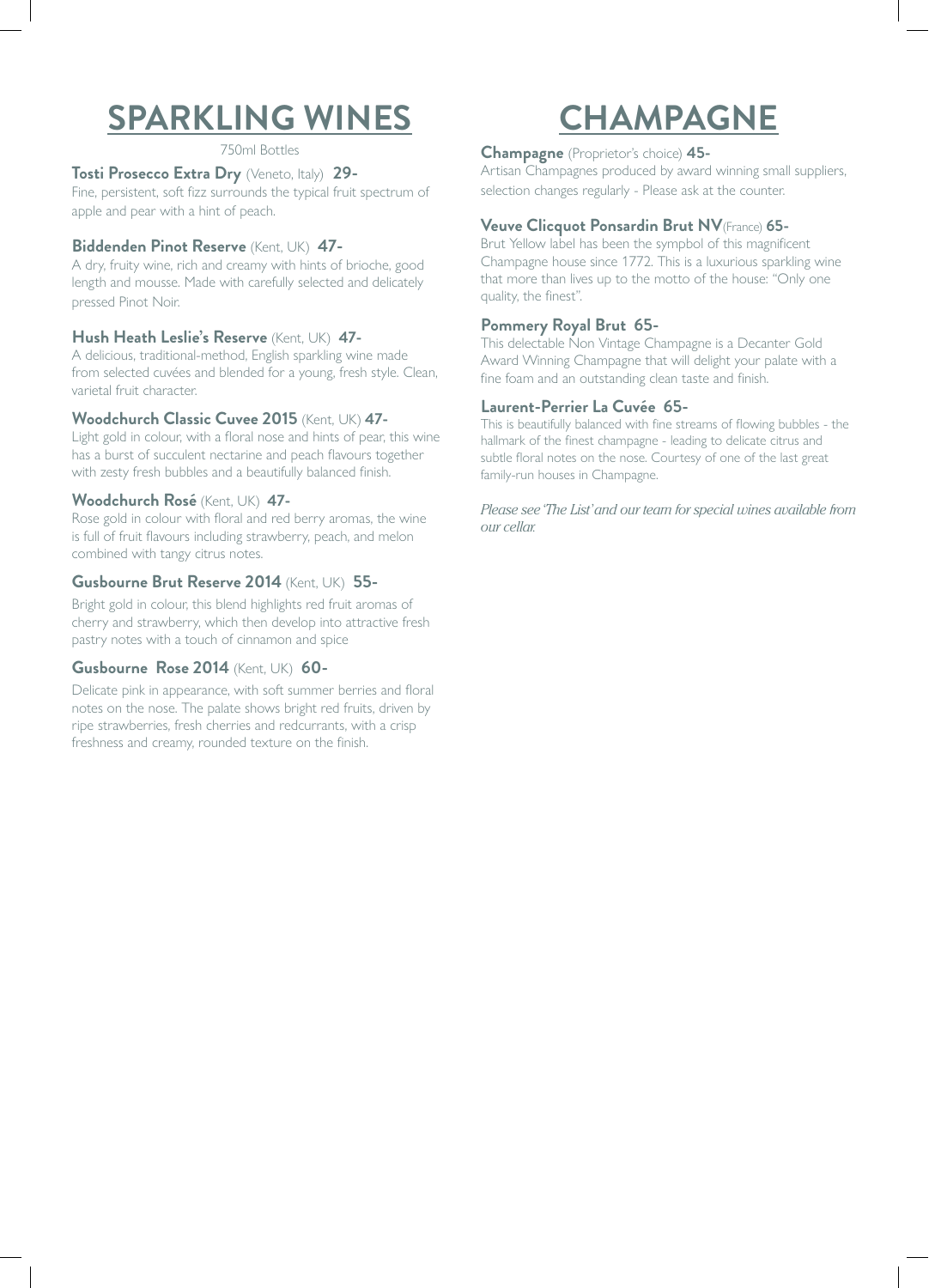# **COCKTAILS**

#### **CLASSIC**

#### **Bloody Mary 11-**

Stolichnaya vodka, tomato juice, tabasco, Worcestershire sauce, a squeeze of lemon juice, a dash of celery salt and fresh celery.

#### **Spicy Red Snapper 11-**

Gordon's Gin, tomato juice, tabasco, Worcestershire sauce, a squeeze of lemon juice, a dash of celery salt and fresh celery.

#### **Manhattan 12-**

Canadian Club Whisky, Martini Extra Dry, a dash of Angostura bitters shaken over ice and finished with Maraschino cherries.

#### **Margarita 12-**

Montezuma Tequila, Giffard Curaçao Triple Sec shaken over ice with fresh lemon and lime juice.

#### **Espresso Martini 12-**

Stolichnaya vodka, Volare Espresso Coffee Liqueur, fresh espresso shaken over ice with a dash of Gomme syrup.

#### **SIGNATURE**

#### **Long Island Iced Tea 14-**

Westerhall Rum No.5, Stolichnaya vodka, Gordon's gin, Giffard Curaçao Triple Sec and Montezuma Tequila served over ice with fresh lemon and lime juice, Gomme syrup and topped Coca-Cola.

#### **Mojito 12-**

Westerhall Rum No.5 muddled with fresh lime, mint, demerara sugar and a dash of cane sugar topped with soda water.

#### **Whiskey Sours 12-**

Canadian Club Whisky, fresh lemon juice, egg whites (can be removed on request) and Gomme syrup. Served over ice.

#### **Passion fruit Caipirinha / Caipiroska 12-**

Your choice of 51 Cachaça Rum or BelugaVodka muddled with a fruity mix of fresh passion fruit and puree lime wedges and sugar.

#### **Cucumber and Raspberry Cooler 12-**

Refreshing with a touch of raspberry.Stolichnaya CucumberVodka,freshly squeezed lemon and gomme shaken over crushed ice with a dash of crème de cassis to finish.

#### **Vodka or Gin Martini 12-**

Your choice of William Chase Vodka or Tanqueray No10 Gin stirred with vermouth till ice cold and finished with a lemon or pink grapefruit twist for a slick boozy cocktail.

#### **Bramble 12-**

A fruity English classic.Twisted Spirits Kaffir Lime & Lemon grass Gin, freshly squeezed lemon juice and gomme. Shaken over crushed ice topped with crème de mure to bleed through the ice.

#### **El Diablo 12-**

A devilish mix of Montezuma Reposado Tequila, fresh lime and crème de cassis shaken over ice in a tall class and finished with ginger ale or ginger beer depending how fiery you feel!

#### **FIZZ**

**Kir Royale 11-** Creme de cassis topped up with Prosecco.

**Peach Bellini 11-** Peach puree topped up with Prosecco.

**Elderflower Bellini 11-** Chase Elderflower liqueur topped up with Prosecco.

**French 75 11-** Gordon's Gin, fresh lemon juice, gomme syrup topped up with Prosecco

**Kir Royal 17-** Crème de cassis and champagne.

**Classic Champagne Cocktail 17-** Brandy, Brown Sugar, angostura Bitters and champagne.

*Don't see what you like? Just ask, if we have the ingredients we'll happily make the cocktail to your order.*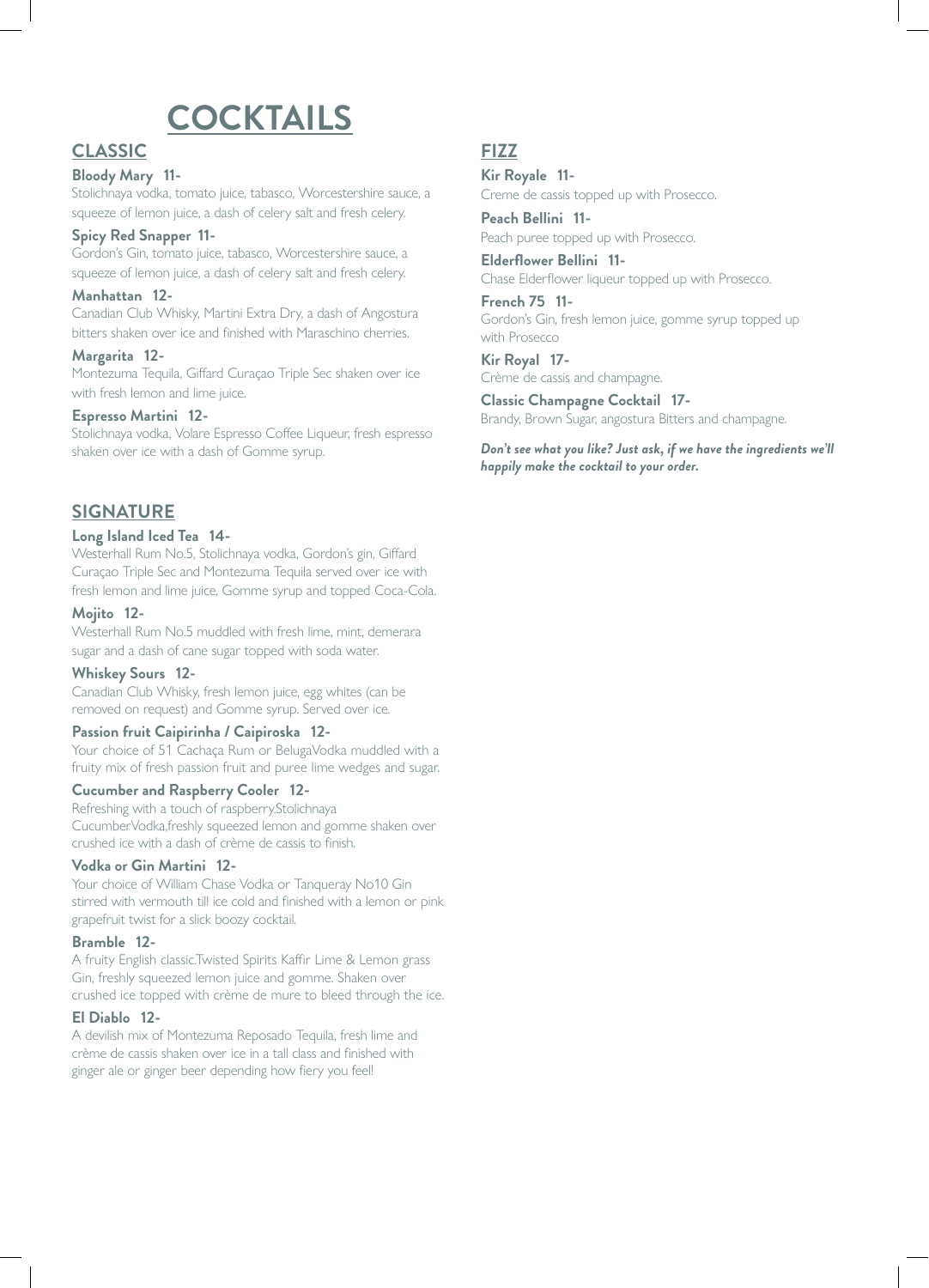## **ALLERGENS**

*Although every effort is made in our kitchen to reduce the possibilities of cross contamination, please beware our kitchen handles the following allergens:*

> **Celery Cereals containing gluten Crustaceans Eggs Fish Lupin Milk Mustard Tree nuts Peanuts Sesame seeds Soybeans Sulphur dioxide and sulphites.**

*Menu items marked with*  $\bigoplus$  are as an advisory, our kitchen handles gluten and therefore *isn't a gluten-free environment. We do prepare gluten-free dishes separately to those containing gluten.*

*If you have a special dietary requirement or food intolerance please let a member of our team know.We have a full allergens breakdown available on request.*

#### **Our suppliers include:**

*Linton Seafoods, East Peckham, Kent; Chart Farm, Sevenoaks, Kent; Herbert & Ward, Rochester, Kent; Hinxden Farm Dairy, Benenden, Kent; Peck & Strong Bakery, Crediton, Devon; John Ross Jr Aberdeen, Aberdeen, Scotland; Teynham, Kent; Bells Village Bakery, Lazonby, Cumbria; , Tunbridge Wells, Kent; Maws for Fine Foods, Cranbrook, Kent; Hush Heath Estate, Staplehurst, Kent; Biddenden Vineyards, Biddenden, Kent; Chapel Down, Tenterden, Kent; Wilkins & Sons, Tiptree, Essex; Arthur Haigh, Dalton, Yorkshire; Court Farm Butchery and Country Larder, Halling, Rochester;. Fairways Butchers, Rochester, Kent; Urban Foodservice, Paddock Wood, Kent; T H Brown & Sons, Shorne, Kent; Wayfarer Wines, Woodchurch, Kent; Tracklements, Easton Grey, Wiltshire; Attilus Caviar, York Street, London.*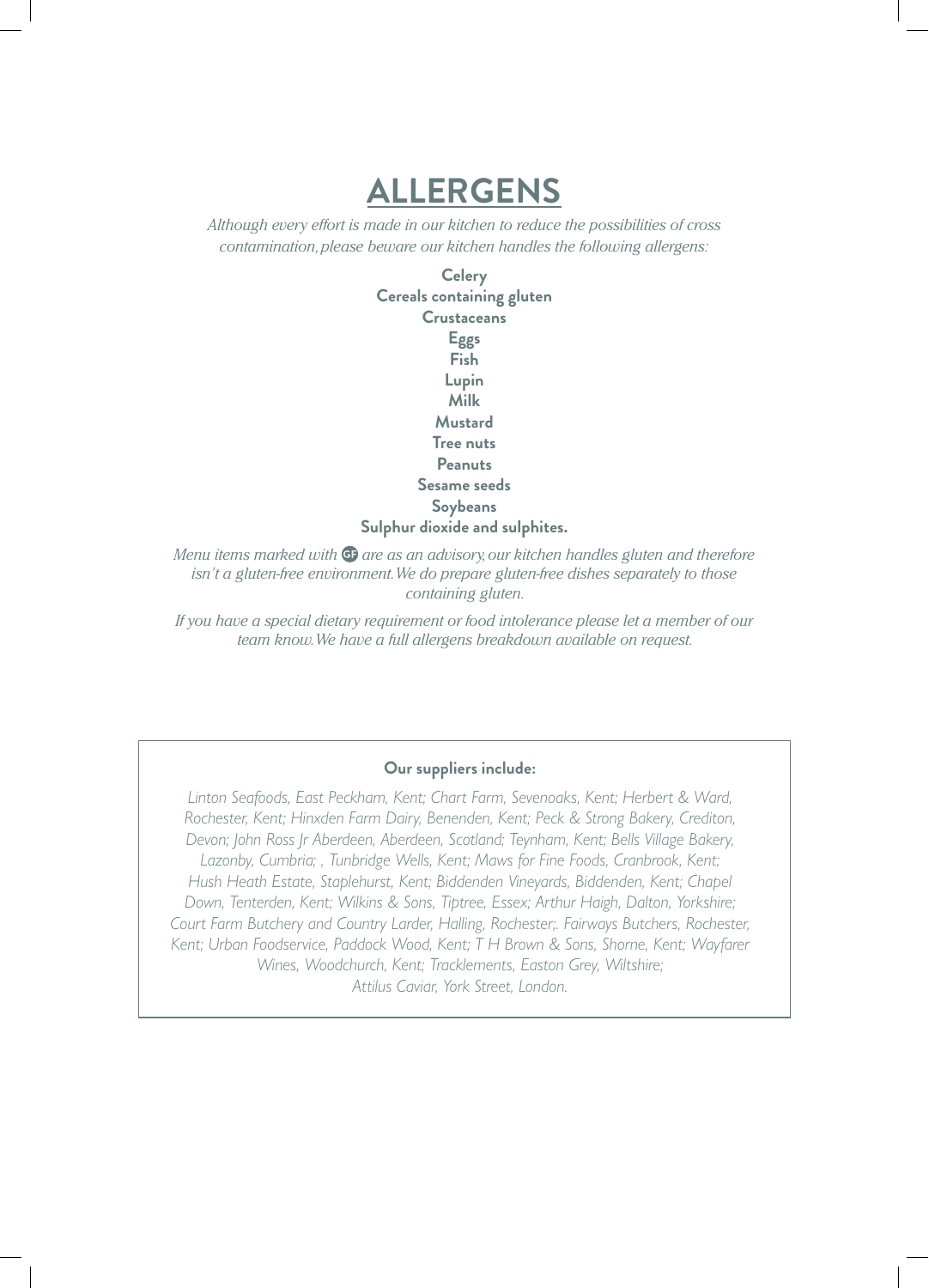#### **HAVE YOU VISITED OUR OTHER SITES?**

**Café Nucleus at the Halpern Conservancy Board Building** 15a High Street, RochesterME1 1PY

**Café Nucleus at Nucleus Arts Creative Hub** 13 Military Rd, Chatham ME4 4JG

> **01634 406971 www.cafenucleus.co.uk**